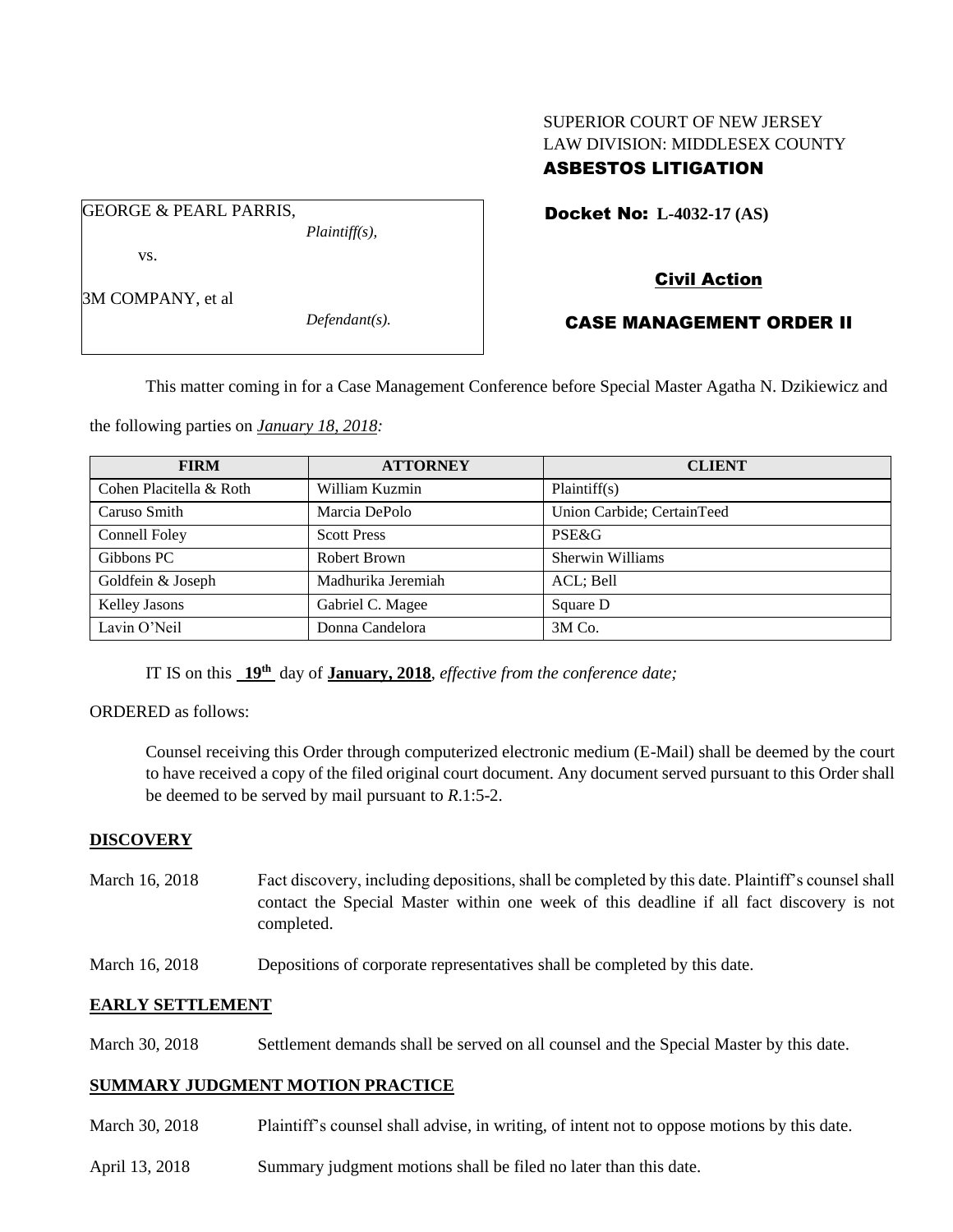May 11, 2018 Last return date for summary judgment motions.

#### **MEDICAL DEFENSE**

- March 30, 2018 Plaintiff shall serve medical expert reports by this date.
- May 31, 2018 Defendants shall identify its medical experts and serve medical reports, if any, by this date. In addition, defendants shall notify plaintiff's counsel (as well as all counsel of record) of a joinder in an expert medical defense by this date.

## **LIABILITY EXPERT REPORTS**

| March 30, 2018 | Plaintiff shall identify its liability experts and serve liability expert reports or a certified expert |
|----------------|---------------------------------------------------------------------------------------------------------|
|                | statement by this date or waive any opportunity to rely on liability expert testimony.                  |

May 31, 2018 Defendants shall identify its liability experts and serve liability expert reports, if any, by this date or waive any opportunity to rely on liability expert testimony.

#### **ECONOMIST EXPERT REPORTS**

| March 30, 2018 | Plaintiff shall identify its expert economists and serve expert economist report(s), if any, by |
|----------------|-------------------------------------------------------------------------------------------------|
|                | this date or waive any opportunity to rely on economic expert testimony.                        |

May 31, 2018 Defendants shall identify its expert economists and serve expert economist report(s), if any, by this date or waive any opportunity to rely on economic expert testimony.

#### **EXPERT DEPOSITIONS**

June 15, 2018 Expert depositions shall be completed by this date. To the extent that plaintiff and defendant generic experts have been deposed before, the parties seeking that deposition in this case must file an application before the Special Master and demonstrate the necessity for that deposition. To the extent possible, documents requested in a deposition notice directed to an expert shall be produced three days in advance of the expert deposition. The expert shall not be required to produce documents that are readily accessible in the public domain.

## **PRE-TRIAL AND TRIAL**

- April 20, 2017 The settlement conference previously scheduled on this date is **cancelled**.
- May 4, 2018 @ 10:00am Settlement conference. All defense counsel shall appear with authority to negotiate settlement and have a representative authorized to negotiate settlement available by phone. Any request to be excused from the settlement conference shall be made to the Special Master no later than 4:00pm of the day prior to the conference.
- June 19, 2018 @ 10:00am Settlement conference. All defense counsel shall appear with authority to negotiate settlement and have a representative authorized to negotiate settlement available by phone. Any request to be excused from the settlement conference shall be made to the Special Master no later than 4:00pm of the day prior to the conference.

 $\_$  ,  $\_$  ,  $\_$  ,  $\_$  ,  $\_$  ,  $\_$  ,  $\_$  ,  $\_$  ,  $\_$  ,  $\_$  ,  $\_$  ,  $\_$  ,  $\_$  ,  $\_$  ,  $\_$  ,  $\_$  ,  $\_$  ,  $\_$  ,  $\_$  ,  $\_$  ,  $\_$  ,  $\_$  ,  $\_$  ,  $\_$  ,  $\_$  ,  $\_$  ,  $\_$  ,  $\_$  ,  $\_$  ,  $\_$  ,  $\_$  ,  $\_$  ,  $\_$  ,  $\_$  ,  $\_$  ,  $\_$  ,  $\_$  ,